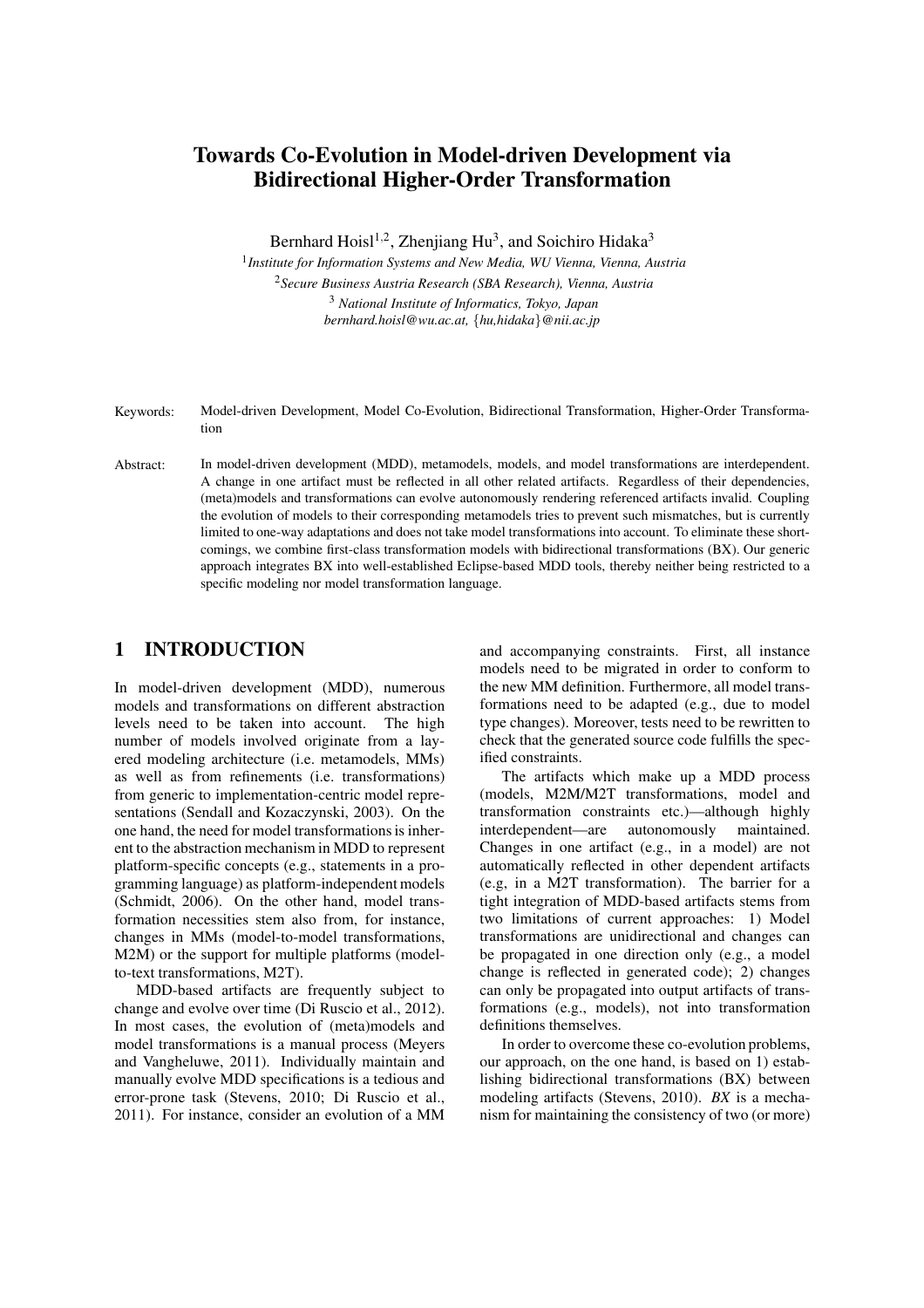related sources of information. A BX between two sources of information A and B (e.g., two different models) comprises a pair of unidirectional transformations: one from A to B (*forward transformation*) and another from B to A (*backward transformation*) (Czarnecki et al., 2009).

On the other hand, we apply 2) higher-order transformations (HOTs) on first-class model representations of transformation specifications (Tisi et al., 2009). A *HOT* "is a model transformation such that its input and/or output models are themselves transformation models. [...] This demands the representation of the transformation as a model conforming to a transformation MM" (Tisi et al., 2009).

In this way, we are able to propagate changes in two directions (1): From a source model to a target model and vice versa. These changes can be propagated into models on the same or on different abstraction levels. Furthermore, we ensure not only the coevolution of models, but (2) model transformations, as well. We represent transformation definitions as models and are able to propagate changes into horizontal and vertical model transformations (i.e. transformations between models on the same and on different abstraction levels).

Our contributions are as follows:

- *A method for MDD-based co-evolution:* Our approach of bidirectional higher-order transformation (B-HOT) for the co-evolution of model artifacts builds on former work (Hidaka et al., 2009; Hidaka et al., 2011; Sasano et al., 2011; Hoisl et al., 2013). This paper presents first enhancement steps which will allow for coupling, synchronization, and tracing of all model artifacts involved in a MDD process.
- *Integrated tool support:* We provide initial prototypes for an integrated MDD-based tool support for B-HOTs via the Eclipse IDE. Our implementations build on well-established MDD tools (e.g., Eclipse EMF, ATL, Epsilon)<sup>1</sup>.
- *Conformance between BX and MDD:* To facilitate reproduction and transferability, we present an approach independent of any transformation language and we prepare for generalizations according to OMG specifications, for example, MOF, QVT, MOFM2T. Besides integrated BX and MDD tooling, we also want to contribute to establish a common terminology to bridge the gap between the BX and MDD communities (Czarnecki et al., 2009; Hu et al., 2011).

### 2 CURRENT APPROACHES

A traditional model-driven architecture (MDA), as proposed by the OMG (Bézivin and Gerbé, 2001) and as supported by a variety of tools, is sketched in Figure 1. MMs provide the reference frame to which instance models must conform to, for example, a UML class model conforms to its MM defined in the UML specification. M2M transformations are applied over one or more input models with the purpose of generating one or more output models conforming to the same or different MMs. A typical M2M transformation example is the generation of platform-specific models (PSMs) from platform-independent models (PIMs). As models are a means for abstraction, they mostly do not capture enough implementation details to be directly executable. Hence, M2T transformations generate textual artifacts (e.g., source code, configuration documents) which can be deployed on a specific platform.



Figure 1: Traditional model-driven architecture.

When a MDD-based artifact evolves, changes must be reflected in all dependent (meta)models, transformations, and platform artifacts. The complexity of change operations increases with the number of different modeling languages (MMs, models), intermediary model representations (M2M transformations), and supported platforms (M2T transformations) involved. Current approaches cannot sufficiently cope with the co-evolution of multiple MDD-based artifacts because of restrictions to express and propagate changes which manifest in 1) unidirectional model transformations and 2) disregarding transformation definitions as first-class models (see Figure 1). An example for evolution mismatches is the inability to reflect changes in generated platform artifacts back to their corresponding instance models. For example, in Eclipse EMF, changes to the generated Java source code may be lost when executing the unidirectional M2T transformation once again. Furthermore, by default, the generation templates (i.e. JET) cannot be adapted, excluding the possibility to reflect changes in the code generator logic (i.e. transformation definitions are not treated as firstclass artifacts).

In (Yu et al., 2012), a platform-specific (i.e. Javabound) solution for the co-evolution problem stated above is provided. In the approach, BX is used to

<sup>&</sup>lt;sup>1</sup>All software artifacts are publicly available at http: //www.biglab.org and http://nm.wu.ac.at/modsec.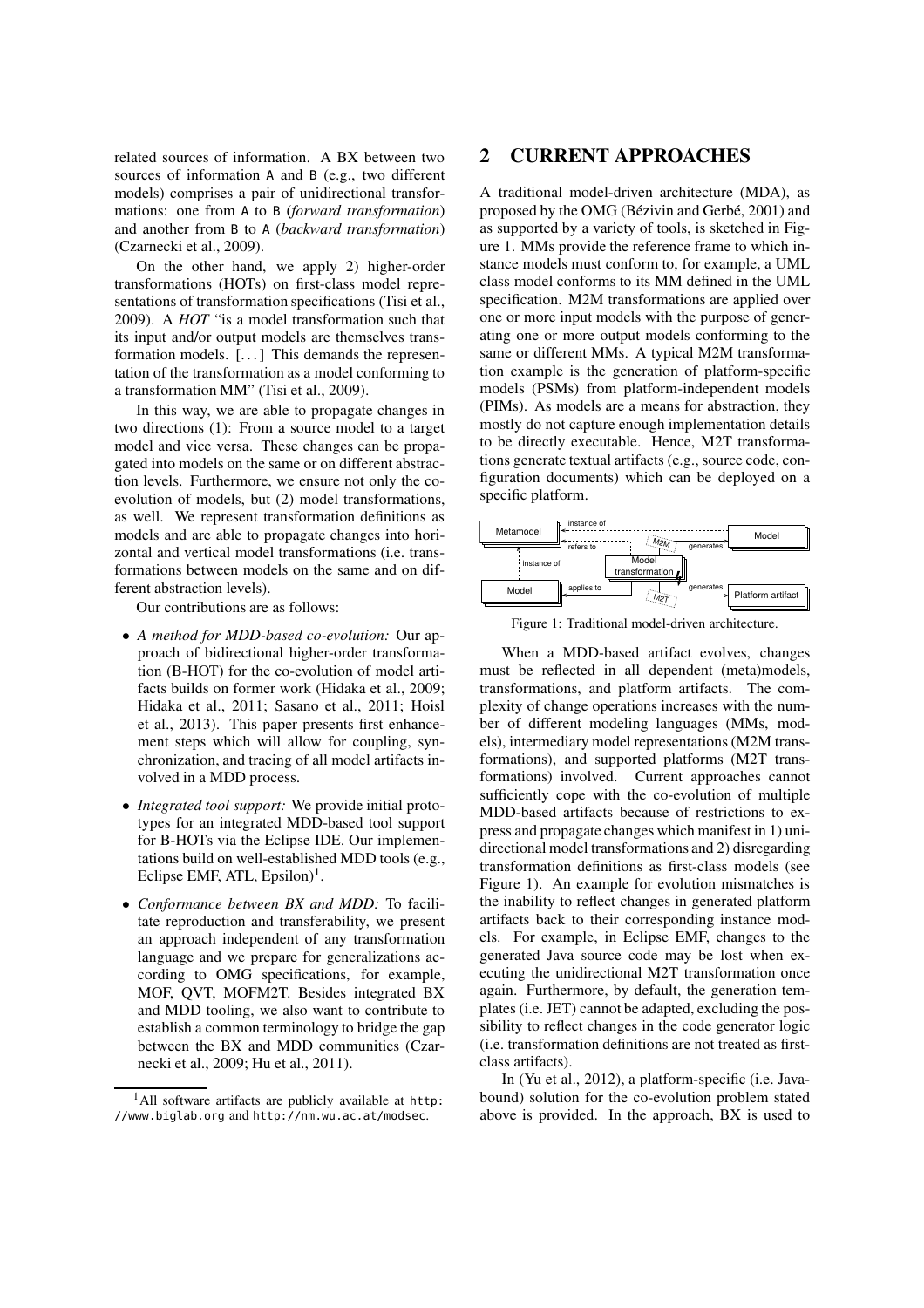synchronize models with generated and user-modified code. Prerequisites are that the platform-specific language encodes a textual duplicate of the PIM (i.e. @model annotations) and that a MM representation exists for the platform-specific language (i.e. a Java Ecore MM).

To establish BX, triple graph grammars (Giese and Wagner, 2009) are commonly employed in MDD for keeping related models consistent. Triple graph transformations relate a source and a target graph (i.e. a model) by some correspondence graph. In this way, source and target graphs are coupled which provides a basic structure for their co-evolution.

In (Wachsmuth, 2007), MM/model co-evolution is considered as a step-wise adaptation of MMs (via transformation relations) and instance-preservation of models. Instead of describing the co-evolution of models as a transformation between two MMs, (Wimmer et al., 2010) employs in-place transformations. In (Herrmannsdoerfer et al., 2009), a framework is presented to model the co-evolution of MMs/models via the composition of coupled transactions to adapt the MM and specify the corresponding model migrations.

Furthermore, state-based MM/model co-evolution approaches, for instance, adopt HOTs which take a difference model obtained by comparing two MMs and generate a model transformation able to produce the co-evolution of involved models (Di Ruscio et al., 2011).

Although all of these co-evolution methods cope with model transformation restrictions, a combined and uniform solution is missing, so far. Either the approaches provide only one-way co-evolution possibilities (i.e. unidirectional) or only for a subset of MDD artifacts (e.g., only MM/model co-evolution). Therefore, in the next section, we propose a generic approach for co-evolving MDD-related artifacts.

## 3 MODEL CO-EVOLUTION VIA B-HOT

With our approach (Figure 2 provides an overview) we want to overcome shortcomings of current methods and offer a generic solution for co-evolving MDD artifacts. The upper part of Figure 2 reflects a traditional MDA. Model co-evolution is achieved by integrating 1) BX capabilities (lower part of Figure 2) and 2) support for HOT into the MDA.

As an example, consider a model transformation from an object-oriented representation (e.g., a class diagram) to a relational database model. For instance, both MMs are defined in a MOF-based language (see upper part of Figure 2). Hence, their instance models (e.g., using Ecore as technological projection) conform to the EMOF MM. A transformation (e.g., specified via ATL or ETL) is applied to class models and generates database models. This forward transformation proves useful in one case only: Changes in evolving class models should be reflected in database models, as well. Updates in database models cannot be propagated back to their source class models. A coupling of both representations limits the target model to be read-only (otherwise changes get lost when reexecuting the transformation).

In our approach, we integrate BX capabilities by reusing native MDD concepts. *Every* transformation is represented as a first-class model conforming to a transformation MM. B-HOTs (see Figure 2) provide for the mapping of unidirectional MDD-based transformation models (e.g. defined via ATL or ETL) into a bidirectional graph transformation model (and vice versa). Reconsidering the BX of the class-to-database model transformation example, in a next step, both source and target models are mapped to a graph structure (defined via UnCAL, a graph algebra). Source and target graph schemas are represented as MOFbased MMs. The BX provides both, a forward transformation from class to database graphs as well as a corresponding backward transformation (both defined via UnQL<sup>+</sup>, a SQL-like graph query/transformation language). Thus, changes in the database graph can be propagated back to the class graph. As the transformation of models to graphs is also bidirectional, updated class and database graphs can be represented in their initial model-based forms. Therefore, a BX of source and target models (class and database models in our example) is established. The backward database-to-class transformation is distinct to the BX and no corresponding MDD-based transformation equivalent exists. Therefore, as a last step, the backward transformation (in UnQL<sup>+</sup>) can be represented in its original MDD-based form (in ATL, ETL) via a B-HOT mapping (see Figure 2).

We discuss co-evolution properties of our approach according to the following four categories.

*Model relations*: Our approach establishes BXbased relations between models, graphs, and model and graph representations. The mapping relation between traditional MDD-based transformations and BX representations (B-HOT) allows to add BX support in traditional MDAs. Furthermore, relations are not restricted to one source and one target artifact only, but can be used for the transformation of multiple dependent models/graphs, as well (see also compositional BX down below). The coupling of models via BX allows, on the one hand, to establish synchronization definitions and, on the other hand, to collect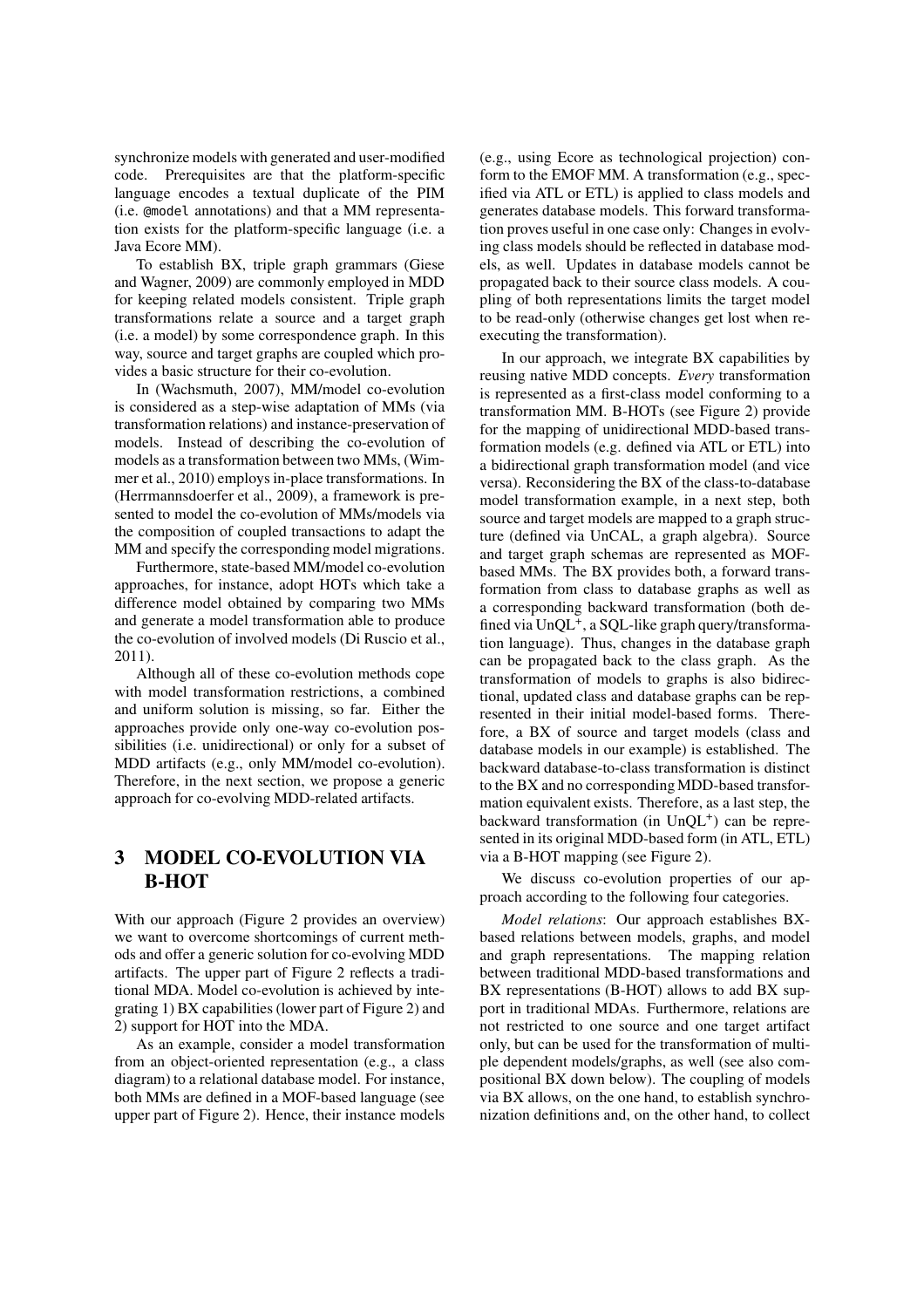

Figure 2: Overview of our model co-evolution approach.

transformation traces. As many modeling artifacts make up a MDD process, keeping models consistent is of special importance. Moreover, trace information are a relevant source for documentation and debugging purposes.

*Model co-evolution scenarios*: Our approach supports any M2M relation and any number of MMlayers. Horizontal co-evolution examples are, for instance, the synchronization of different MMs or different instance models. Vertical co-evolution examples are, for instance, keeping PIMs and PSMs or instance models and corresponding MMs consistent. Transformation models permit to propagate changes also in horizontal and vertical M2M and M2T transformation definitions, for instance, for the coevolution of MMs and transformation models or different transformation models.

*Language-independent integration*: Our approach is not dependent on a specific model transformation language, i.e. it does not matter if the model transformation is defined via ATL, ETL, or any other language. This is because we do not integrate bidirectionality into a model transformation language directly. The B-HOT definition serves as a languagespecific binding between the concepts of the unidirectional MDD-based transformation and the bidirectional graph transformation. These bindings must be specified only once for each MDD-based transformation language (e.g., ATL, ETL) and facilitate reuse of our approach.

*BX properties*: We develop B-HOTs via a functional bidirectional graph transformation language (Hidaka et al., 2011). The BX ensures the *wellbehavedness* of forward and backward transformations (i.e. that they are consistent with each other) and satisfy the round-trip property (Czarnecki et al., 2009). As the BX does not restrict forward transformations to be information preserving, a backward transformation requires not only the modified target graph/model, but also the original source graph/ model. Large BX can be developed in a *compositional* way of reusing existing information (e.g., via intermediate models). Compositional BX can be employed, on the one hand, for a pair of consecutive transformations, where the output of transformation A is the input of transformation B; for example, the output of the source model-to-graph transformation is fed into the forward source-to-target graph transformation (see Figure 2). On the other hand, compositional BX can be used for a pair of transformations that share an identical input model, for instance, transformations from one PIM to multiple PSMs (Hidaka et al., 2009).

#### 4 B-HOT REQUIREMENTS

This paper provides a first step to make co-evolution in MDD via B-HOTs possible. Initial work regarding the methodology and accompanying tool support has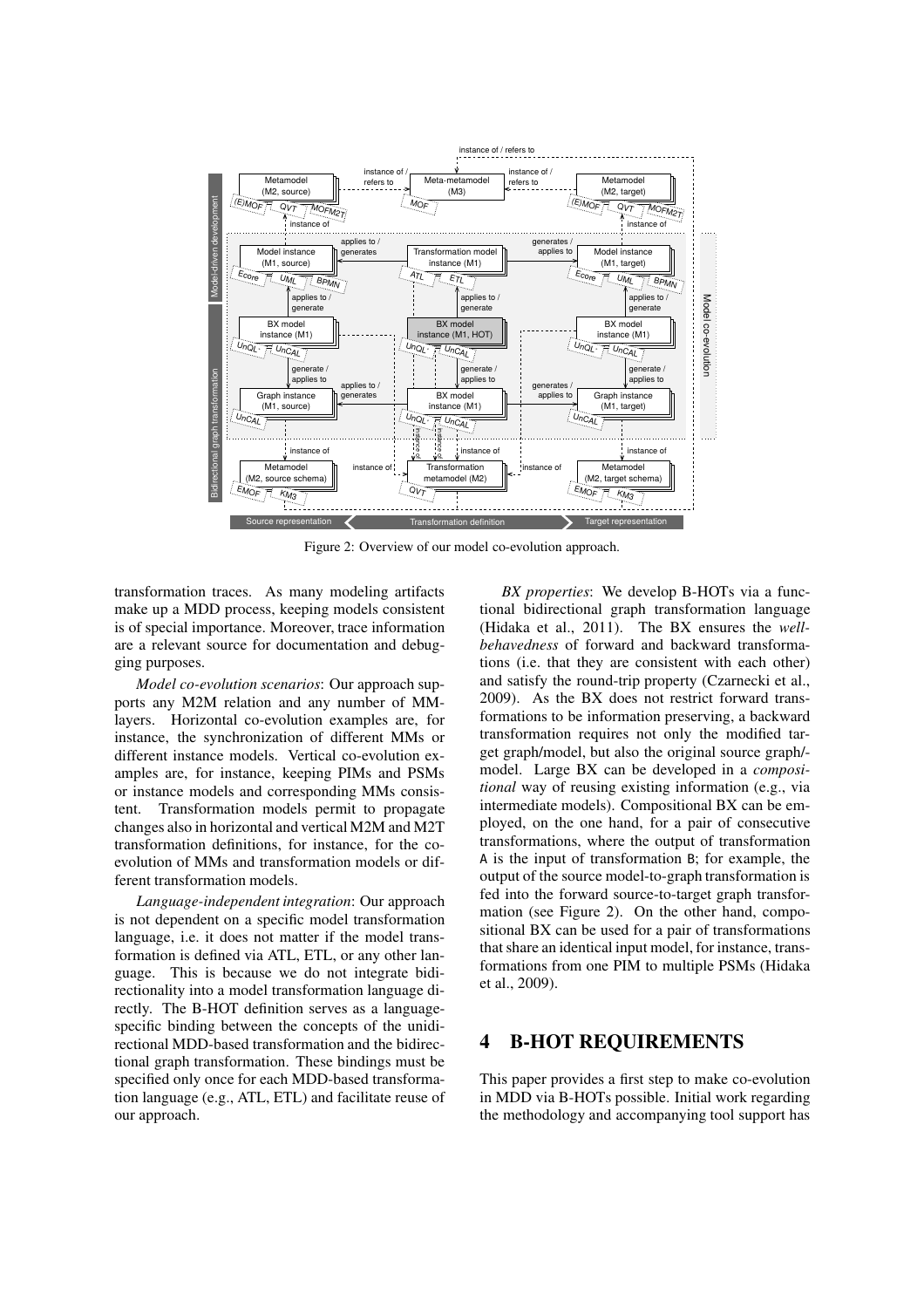been performed, but is far from being finalized. In this section, we list challenging requirements for the implementation of our approach. We present completed work and discuss prerequisites for future developments.

*Transformation MMs*: Our B-HOT approach relies on transformation (meta)models. MDD-based M2M transformation MMs exist, for instance, for ATL (Tisi et al., 2009) and for a subset of the Epsilon-language family (Wei, 2012). Regarding M2T transformations, (Hoisl et al., 2013) extended the Epsilon model representations of (Wei, 2012). The BX framework (Hidaka et al., 2011) does not need MM representations for the UnQL<sup>+</sup> and UnCAL languages. Syntax definitions in BNF exist for both languages and need to be mapped to EMOFcompliant (i.e. Ecore-based) MM representations (ongoing work; see also Section 5).

*MM-specific bindings*: For a B-HOT, languagespecific bindings need to be established between uniand bidirectional transformation MMs. Initial work provides an unidirectional transformation from ATL to UnQL<sup>+</sup>, whereby the transformation does not take the model representation of ATL into account (Sasano et al.,  $2011)^2$ . . Thus, language-specific bindings for, for instance, ATL and/or ETL to UnQL<sup>+</sup> and/or UnCAL via B-HOT is future work. Furthermore, a first prototype exists for the BX of model-to-graph representations (Ecore-based models to UnCAL and vice versa), but needs improvements (future work).

*Round-tripping of transformation definitions*: Our B-HOT approach demands transformation models as input. In contrast, most model transformation engines cannot execute model representations of transformation definitions. Therefore, the round-tripping of executable (i.e. text-based) transformation specifications and their model representations must be provided. For M2M transformations, "an ATL transformation is itself a model, conforming to the ATL MM" (Tisi et al., 2009). Furthermore, (Wei, 2012) developed initial round-tripping support for an Epsilon subset which was extended for M2T transformations (i.e. EGL) by (Hoisl et al., 2013). Currently, the automatically derived backward transformation of a BX can neither be expressed as  $UnQL^+$  or  $UnCAL$  textual statements nor via corresponding model representations (future work).

*Generic mappings*: Prototype developments de-

fine transformations in a specific language as implementation vehicle (e.g, ATL, ETL). To support uptake and transferability of our approach we need to establish mappings to OMG specifications (see also Figure 2). (Hoisl et al., 2013) provides mappings between EGL-based M2T transformation concepts used for the prototype and the MOFM2T specification. As future work, uni-/bidirectional M2M transformation concepts (e.g., ATL, ETL, UnQL<sup>+</sup>) will be mapped to the QVT specification.

*Development support*: Initial support for the requirements-driven testing of (meta)models and model transformations via scenarios is provided by (Sobernig et al., 2013). Furthermore, validation for source and target models as well as for BX is presented in (Hidaka et al., 2011). As future work we will implement an IDE (e.g., a text editor) to support the development of UnQL<sup>+</sup> BX and UnCAL-based graphs. For this task, Eclipse Xtext is a candidate framework as it combines the grammar specification for a textual syntax with an Ecore-based model representation and provides for an Eclipse-based IDE.

*Combine BX and MDD*: Model (i.e. graph) transformations are important to both BX and MDD (Czarnecki et al., 2009; Hu et al., 2011). Our approach allows to integrate BX into MDD, thereby reusing native methods and tools for both. We want to support the creation of a shared terminology (Czarnecki et al., 2009) via the generalization and mapping of language-specific uni-/bidirectional transformation concepts to OMG specifications. After our developments have matured, as future work, we need to provide for a larger case study to show that our approach works in practice.

### 5 CONCLUDING REMARKS

In this paper, we presented an approach for model co-evolution by combining BX and HOT for MDD. The developed method (B-HOT) intends to overcome current limitations for model co-evolution as transformations are represented as models and model transformations are bidirectionalized. In our approach, models are coupled via BX providing the benefit that synchronization of models is ensured via forward/backward transformations. Another advantage is that changes can be propagated into model transformations keeping them consistent with their evolving dependent artifacts (MMs, model instances). Our approach of integrating BX into MDD is generic and can be applied to any model transformation language via binding specifications.

A drawback of our proposal is that the efforts of

<sup>2</sup>This separate work of integrating ATL and BX is performed in collaboration with the AtlanMod team, uses the same BX framework (*GRoundTram*), but in contrast focuses on unidirectional transformations from ATL to UnQL<sup>+</sup> with a concrete semantic alignment between these two technical spaces.